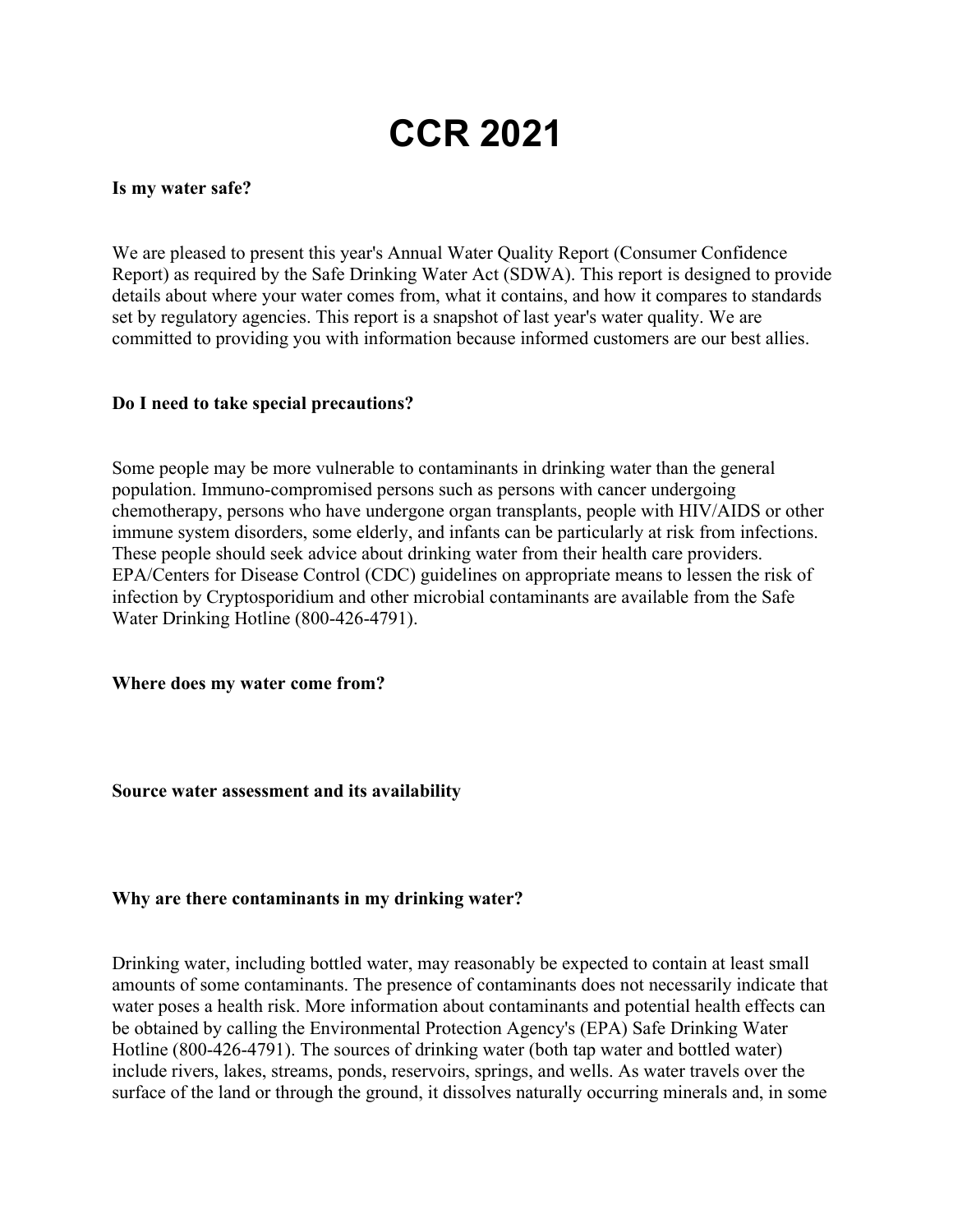cases, radioactive material, and can pick up substances resulting from the presence of animals or from human activity:

microbial contaminants, such as viruses and bacteria, that may come from sewage treatment plants, septic systems, agricultural livestock operations, and wildlife; inorganic contaminants, such as salts and metals, which can be naturally occurring or result from urban stormwater runoff, industrial, or domestic wastewater discharges, oil and gas production, mining, or farming; pesticides and herbicides, which may come from a variety of sources such as agriculture, urban stormwater runoff, and residential uses; organic Chemical Contaminants, including synthetic and volatile organic chemicals, which are by-products of industrial processes and petroleum production, and can also come from gas stations, urban stormwater runoff, and septic systems; and radioactive contaminants, which can be naturally occurring or be the result of oil and gas production and mining activities. In order to ensure that tap water is safe to drink, EPA prescribes regulations that limit the amount of certain contaminants in water provided by public water systems. Food and Drug Administration (FDA) regulations establish limits for contaminants in bottled water which must provide the same protection for public health.

#### **How can I get involved?**

#### **Water Conservation Tips**

Did you know that the average U.S. household uses approximately 400 gallons of water per day or 100 gallons per person per day? Luckily, there are many low-cost and no-cost ways to conserve water. Small changes can make a big difference - try one today and soon it will become second nature.

- Take short showers a 5 minute shower uses 4 to 5 gallons of water compared to up to 50 gallons for a bath.
- Shut off water while brushing your teeth, washing your hair and shaving and save up to 500 gallons a month.
- Use a water-efficient showerhead. They're inexpensive, easy to install, and can save you up to 750 gallons a month.
- Run your clothes washer and dishwasher only when they are full. You can save up to 1,000 gallons a month.
- Water plants only when necessary.
- Fix leaky toilets and faucets. Faucet washers are inexpensive and take only a few minutes to replace. To check your toilet for a leak, place a few drops of food coloring in the tank and wait. If it seeps into the toilet bowl without flushing, you have a leak. Fixing it or replacing it with a new, more efficient model can save up to 1,000 gallons a month.
- Adjust sprinklers so only your lawn is watered. Apply water only as fast as the soil can absorb it and during the cooler parts of the day to reduce evaporation.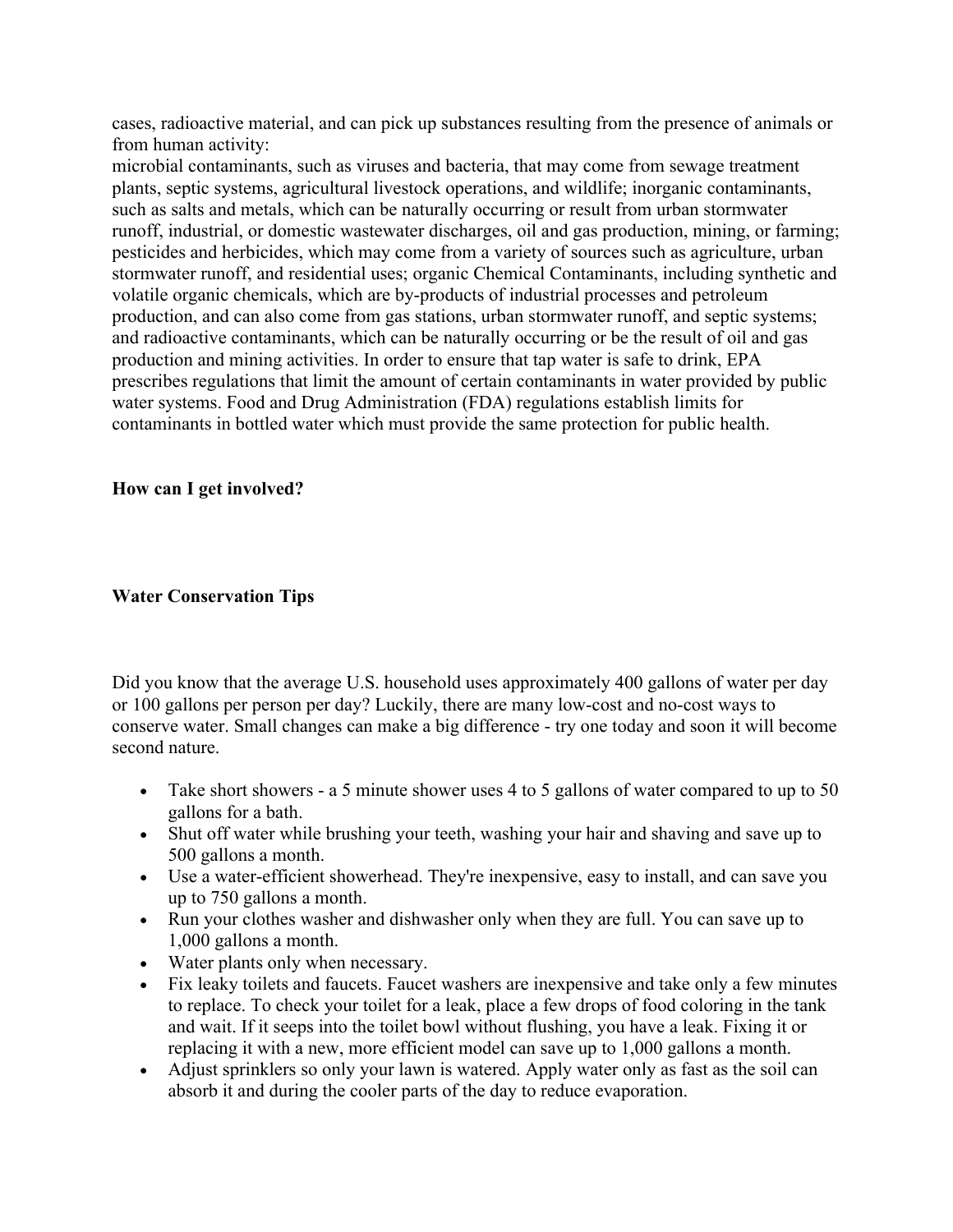- Teach your kids about water conservation to ensure a future generation that uses water wisely. Make it a family effort to reduce next month's water bill!
- Visit [www.epa.gov/watersense](http://www.epa.gov/watersense) for more information.

#### **Cross Connection Control Survey**

The purpose of this survey is to determine whether a cross-connection may exist at your home or business. A cross connection is an unprotected or improper connection to a public water distribution system that may cause contamination or pollution to enter the system. We are responsible for enforcing cross-connection control regulations and insuring that no contaminants can, under any flow conditions, enter the distribution system. If you have any of the devices listed below please contact us so that we can discuss the issue, and if needed, survey your connection and assist you in isolating it if that is necessary.

- Boiler/ Radiant heater (water heaters not included)
- Underground lawn sprinkler system
- Pool or hot tub (whirlpool tubs not included)
- Additional source(s) of water on the property
- Decorative pond
- Watering trough

#### **Source Water Protection Tips**

Protection of drinking water is everyone's responsibility. You can help protect your community's drinking water source in several ways:

- Eliminate excess use of lawn and garden fertilizers and pesticides they contain hazardous chemicals that can reach your drinking water source.
- Pick up after your pets.
- If you have your own septic system, properly maintain your system to reduce leaching to water sources or consider connecting to a public water system.
- Dispose of chemicals properly; take used motor oil to a recycling center.
- Volunteer in your community. Find a watershed or wellhead protection organization in your community and volunteer to help. If there are no active groups, consider starting one. Use EPA's Adopt Your Watershed to locate groups in your community, or visit the Watershed Information Network's How to Start a Watershed Team.
- Organize a storm drain stenciling project with your local government or water supplier. Stencil a message next to the street drain reminding people "Dump No Waste - Drains to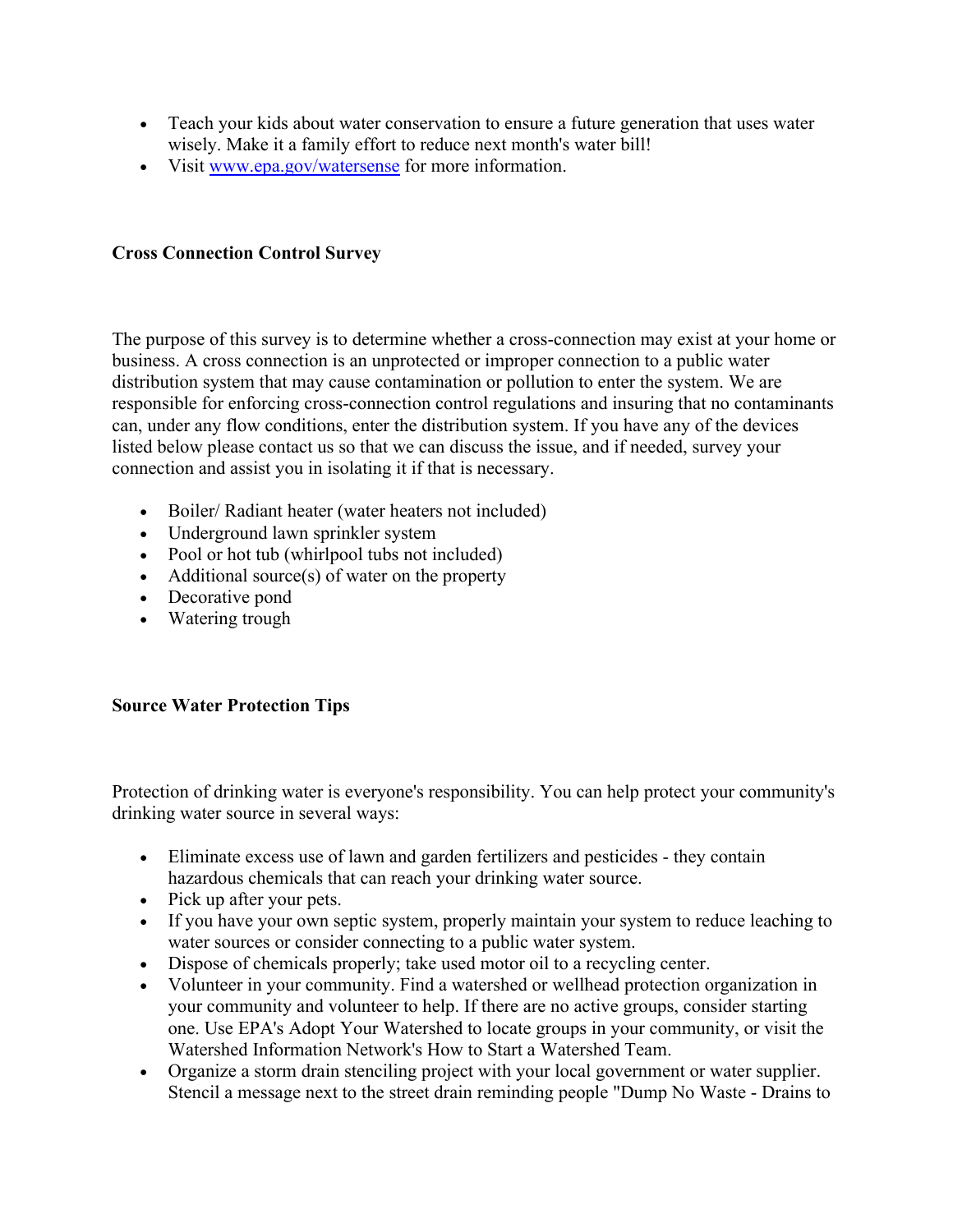River" or "Protect Your Water." Produce and distribute a flyer for households to remind residents that storm drains dump directly into your local water body.

#### **Additional Information for Lead**

If present, elevated levels of lead can cause serious health problems, especially for pregnant women and young children. Lead in drinking water is primarily from materials and components associated with service lines and home plumbing. City Of Jasper is responsible for providing high quality drinking water, but cannot control the variety of materials used in plumbing components. When your water has been sitting for several hours, you can minimize the potential for lead exposure by flushing your tap for 30 seconds to 2 minutes before using water for drinking or cooking. If you are concerned about lead in your water, you may wish to have your water tested. Information on lead in drinking water, testing methods, and steps you can take to minimize exposure is available from the Safe Drinking Water Hotline or at http://www.epa.gov/safewater/lead.

## **Water Quality Data Table**

In order to ensure that tap water is safe to drink, EPA prescribes regulations which limit the amount of contaminants in water provided by public water systems. The table below lists all of the drinking water contaminants that we detected during the calendar year of this report. Although many more contaminants were tested, only those substances listed below were found in your water. All sources of drinking water contain some naturally occurring contaminants. At low levels, these substances are generally not harmful in our drinking water. Removing all contaminants would be extremely expensive, and in most cases, would not provide increased protection of public health. A few naturally occurring minerals may actually improve the taste of drinking water and have nutritional value at low levels. Unless otherwise noted, the data presented in this table is from testing done in the calendar year of the report. The EPA or the State requires us to monitor for certain contaminants less than once per year because the concentrations of these contaminants do not vary significantly from year to year, or the system is not considered vulnerable to this type of contamination. As such, some of our data, though representative, may be more than one year old. In this table you will find terms and abbreviations that might not be familiar to you. To help you better understand these terms, we have provided the definitions below the table.

|                                                     |               |                    | <b>Detect</b> | Range |  |               |                                                   |                       |
|-----------------------------------------------------|---------------|--------------------|---------------|-------|--|---------------|---------------------------------------------------|-----------------------|
|                                                     | $MCLG$   MCL, |                    | In            |       |  |               |                                                   |                       |
|                                                     | or            | <b>TT, or Your</b> |               |       |  | <b>Sample</b> |                                                   |                       |
| <b>Contaminants</b>                                 |               |                    |               |       |  |               | MRDLG MRDL  Water   Low   High   Date   Violation | <b>Typical Source</b> |
| <b>Disinfectants &amp; Disinfection By-Products</b> |               |                    |               |       |  |               |                                                   |                       |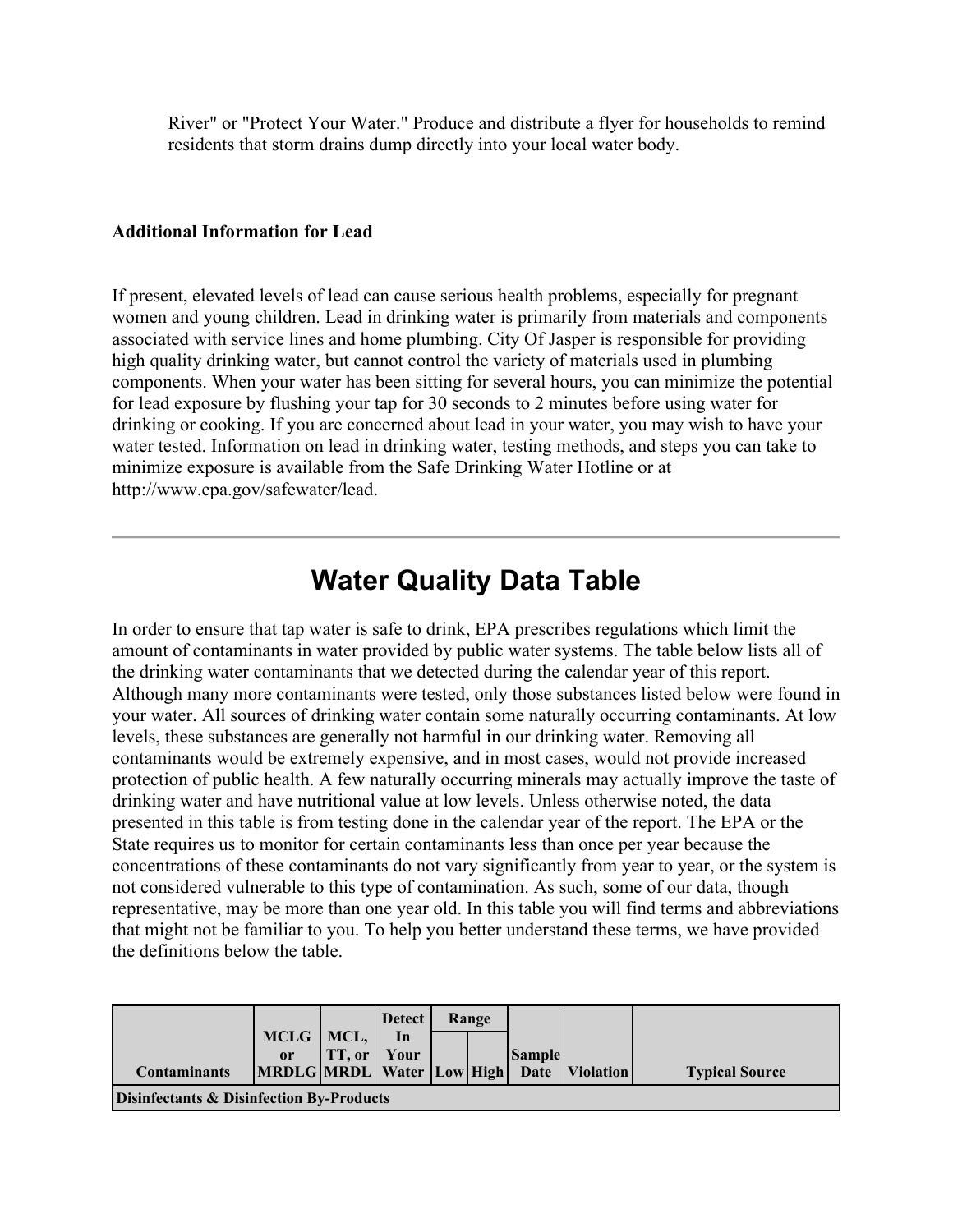|                                                                                                                                                                                                                                    |                                                   |                | <b>Detect</b> |           | Range       |                                      |                  |                                                                                                                                       |
|------------------------------------------------------------------------------------------------------------------------------------------------------------------------------------------------------------------------------------|---------------------------------------------------|----------------|---------------|-----------|-------------|--------------------------------------|------------------|---------------------------------------------------------------------------------------------------------------------------------------|
| <b>Contaminants</b>                                                                                                                                                                                                                | <b>MCLG</b><br><sub>or</sub><br><b>MRDLG MRDL</b> | MCL,<br>TT, or | In<br>Your    |           |             | <b>Sample</b><br>Water Low High Date | <b>Violation</b> | <b>Typical Source</b>                                                                                                                 |
|                                                                                                                                                                                                                                    |                                                   |                |               |           |             |                                      |                  | (There is convincing evidence that addition of a disinfectant is necessary for control of microbial contaminants)                     |
| Chlorine (as Cl2)<br>(ppm)                                                                                                                                                                                                         | 4                                                 | 4              | 1.49          | .45       | 1.49        | 2021                                 | No               | Water additive used to control<br>microbes                                                                                            |
| Haloacetic Acids<br>$(HAA5)$ (ppb)                                                                                                                                                                                                 | <b>NA</b>                                         | 60             | 36            | 12        | 36          | 2021                                 | No               | By-product of drinking water<br>chlorination                                                                                          |
| TTHMs [Total<br>Trihalomethanes]<br>(ppb)                                                                                                                                                                                          | NA                                                | 80             | 42.7          |           | $12.4$ 24.7 | 2021                                 | N <sub>o</sub>   | By-product of drinking water<br>disinfection                                                                                          |
| <b>Inorganic Contaminants</b>                                                                                                                                                                                                      |                                                   |                |               |           |             |                                      |                  |                                                                                                                                       |
| Fluoride (ppm)                                                                                                                                                                                                                     | $\overline{4}$                                    | $\overline{4}$ | 1.35          | $\cdot$ 1 | 1.35        | 2021                                 | No               | Erosion of natural deposits;<br>Water additive which promotes<br>strong teeth; Discharge from<br>fertilizer and aluminum<br>factories |
| Nitrate [measured as<br>Nitrogen] (ppm)                                                                                                                                                                                            | 10                                                | 10             | .23           | <b>NA</b> | <b>NA</b>   | 2021                                 | No               | Runoff from fertilizer use;<br>Leaching from septic tanks,<br>sewage; Erosion of natural<br>deposits                                  |
| <b>Microbiological Contaminants</b>                                                                                                                                                                                                |                                                   |                |               |           |             |                                      |                  |                                                                                                                                       |
| Turbidity (NTU)                                                                                                                                                                                                                    | NA                                                | 0.3            | 100           | <b>NA</b> | <b>NA</b>   | 2021                                 | No               | Soil runoff                                                                                                                           |
| 100% of the samples were below the TT value of .3. A value less than 95% constitutes a TT violation. The highest<br>single measurement was . Any measurement in excess of 1 is a violation unless otherwise approved by the state. |                                                   |                |               |           |             |                                      |                  |                                                                                                                                       |

| <b>Unit Descriptions</b> |                                                                                                                                                                                           |  |  |  |  |
|--------------------------|-------------------------------------------------------------------------------------------------------------------------------------------------------------------------------------------|--|--|--|--|
| Term                     | <b>Definition</b>                                                                                                                                                                         |  |  |  |  |
| ppm                      | ppm: parts per million, or milligrams per liter $(mg/L)$                                                                                                                                  |  |  |  |  |
| ppb                      | ppb: parts per billion, or micrograms per liter $(\mu g/L)$                                                                                                                               |  |  |  |  |
| <b>NTU</b>               | NTU: Nephelometric Turbidity Units. Turbidity is a measure of the cloudiness of the water. We monitor it<br>because it is a good indicator of the effectiveness of our filtration system. |  |  |  |  |
| NA                       | NA: not applicable                                                                                                                                                                        |  |  |  |  |
| ND                       | ND: Not detected                                                                                                                                                                          |  |  |  |  |
| NR.                      | NR: Monitoring not required, but recommended.                                                                                                                                             |  |  |  |  |

### **Important Drinking Water Definitions**

| <b>Term</b> | <b>Definition</b>                                                                                                                                                                                         |
|-------------|-----------------------------------------------------------------------------------------------------------------------------------------------------------------------------------------------------------|
| <b>MCLG</b> | MCLG: Maximum Contaminant Level Goal: The level of a contaminant in drinking water below<br>which there is no known or expected risk to health. MCLGs allow for a margin of safety.                       |
| MCL.        | MCL: Maximum Contaminant Level: The highest level of a contaminant that is allowed in<br>drinking water. MCLs are set as close to the MCLGs as feasible using the best available<br>treatment technology. |